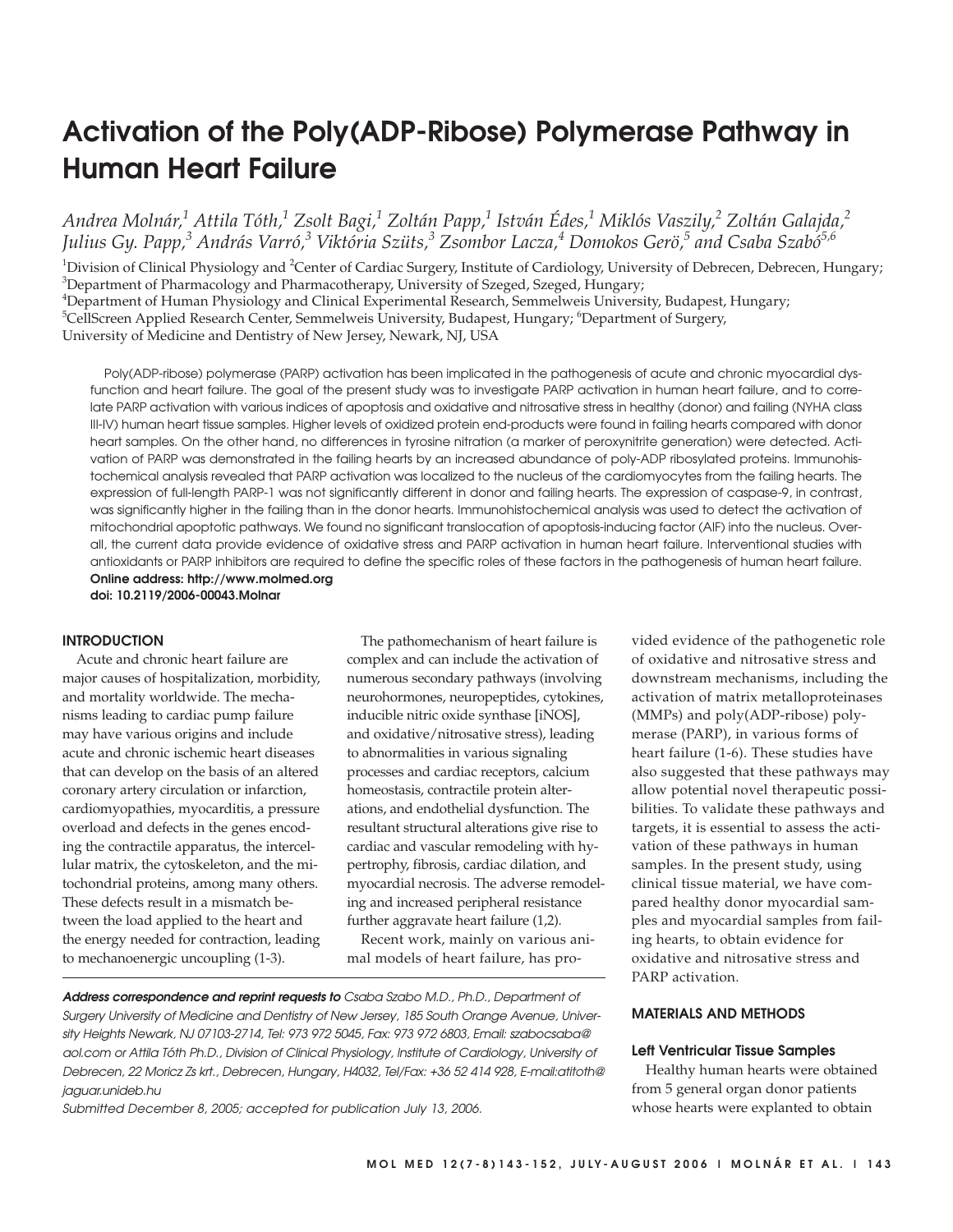pulmonary and aortic valves for transplant surgery (donor hearts). The donors did not show any sign of cardiac abnormalities and did not receive any medication except plasma volume expanders, dobutamine, and furosemide. The causes of death included cerebral contusion due to accidents and cerebral hemorrhage or subarachnoid hemorrhage due to stroke. Failing hearts were obtained from 8 explanted end-stage failing hearts (NYHA class III-IV). Both the failing and the donor hearts were kept in cardioplegic solution (110 mM NaCl, 16 mM KCl, 1.6 mM  $MgCl<sub>2</sub>$ , 1.2 mM CaCl<sub>2</sub>, and 5 mM  $NaHCO<sub>3</sub>$ ) until their arrival to the laboratory. A detailed summary of the pretransplant data and drug therapy is shown on Table 1. The experiments complied with the Helsinki Declaration of the World Medical Association and were approved by the Albert Szent-Györgyi Medical University Ethical Review Board (no. 51- 57/1997.OEj). Left ventricular wall samples were obtained from the base. All biopsies were stored in cardioplegic solution and kept at 4 °C for approximatelly 6 to 8 h before being frozen in liquid nitrogen. Subsequently, the tissue samples were stored at –80 °C.

# **Immunohistochemical Analysis of Poly(ADP-Ribose) (PAR) and Apoptosis Inducing Factor (AIF)**

Human ventricular tissue samples were frozen in Tissue-Tek OCT compound (Electron Microscopy Sciences, Hatfield, PA, USA). Cryostat sections of 5 μm were placed on adhesive slides and fixed in acetone for 10 min. Endogenous peroxidase activity was suppressed by treating the slides with  $0.3\%$  H<sub>2</sub>O<sub>2</sub> in methanol for 30 min. Sections were washed 3 times in 0.01 M PBS (pH 7.4) and blocked with 1.5% normal goat serum (Vector Laboratories, Burlingame, CA, USA) in PBS containing 0.2% Triton X-100 (blocking serum) for 60 min. Primary antibody against PAR polymers (anti-PAR; Calbiochem, San Diego, CA, USA) and AIF (anti-AIF; Chemicon International, Temecula, CA, USA) were applied at a dilution of 1:100

in blocking serum and sections were incubated overnight at 4 °C. After washing in PBS containing 0.2% Triton X-100 (wash buffer), sections were incubated with biotinylated anti-rabbit antibodies (1:200 in blocking serum; Vector Laboratories, Burlingame, CA, USA) for 30 min. Sections were washed in wash buffer and incubated with ABC peroxidase reagent (Vectastain Elite ABC kit; Vector Laboratories) for 30 min. After washing in wash buffer, sections were rinsed in PBS, and peroxidase activities were revealed with 3,3′-diaminobenzidine tetrahydrochloride (DAB) and H<sub>2</sub>O<sub>2</sub> (DAB substrate kit; Vector Laboratories). Slides were washed and counterstained with Gill's hematoxylin (Accustain; Sigma Diagnostics, St. Louis, MO, USA), dehydrated in an ascending alcohol series, cleared in xylene, and coverslipped with Permount (Fischer Chemicals, Fairlawn, NJ, USA). As a negative control, sections were simultaneously stained with omission of the primary antibodies (7). Figures show representative staining patterns from 4 to 6 separate sections.

To quantify the immunohistochemical data in cases of PAR staining, the positive and negative nuclei were counted in the view field of the microscope. At least 3 different failing or donor samples were analyzed. Data are shown as percentages of positive nuclei in the case of PAR staining.

### **Detection of Poly-ADP-Ribosylation**

Human left ventricular tissue samples weighting 0.21 to 0.37 g were placed into prechilled small glass tissue homogenizers with about 0.5 mL isolating



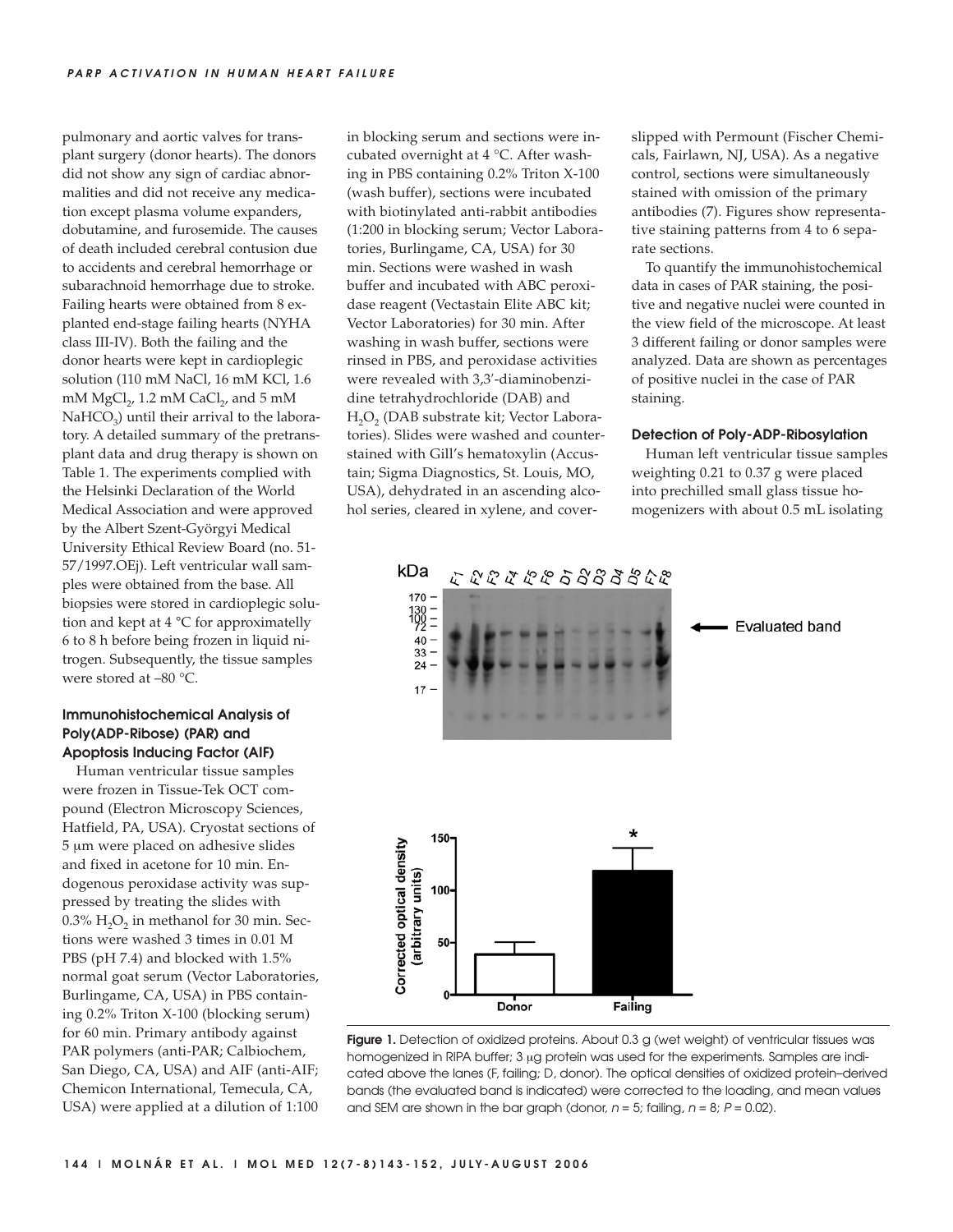

**Figure 2.** Detection of protein nitration. Human ventricular tissue homogenates (F, failing; D, donor) were loaded (30 μg of protein in each lane) onto 5% to 20% gradient SDS-polyacrylamide gels and probed with a nitrotyrosine-specific antibody (1:10,000; Calbiochem). It should be noted that the major band (indicated) is recognized by the secondary antibody alone and is therefore not specific to nitrotyrosine. A positive control for nitrotyrosine staining (sample F7 treated with 500 μM peroxynitrite for 5 min) is shown on the right.

solution (5 mM Na<sub>2</sub>ATP, 6 mM MgCl<sub>2</sub>,  $15$  mM Na<sub>2</sub>-creatine phosphate,  $20$  mM imidazole, 91 mM KCl, 2 mM EGTA, and 1% vol/vol protease inhibitor cocktail) (Sigma-Aldrich). The tissue samples were mechanically disrupted at medium speed. The homogenates were centrifuged for 20 min at 14,000*g*. The pellets were discarded and the protein concentrations of the supernatants were determined according to the BCA method (Sigma-Aldrich). Subsequently, aliquots of 20 μg supernatant boiled in SDS loading buffer (total volume 40 ul) were used for Western immunoblot analysis. Electrophoresis was performed on 10% SDS-polyacrylamide gels, followed by transfer to nitrocellulose membranes (Bio-Rad Laboratories, Hercules, CA,

USA). For the detection of poly-ADP-ribosylated proteins, membranes were probed with an anti-PAR antibody (developed in rabbit, dilution 1:10,000; Calbiochem) followed by an anti-rabbit secondary antibody (dilution 1:10,000; Sigma-Aldrich), and the bands were detected by enhanced chemiluminescence (PerkinElmer Life Sciences, Boston, MA, USA).

## **Oxidized Protein, PARP-1, Caspase-9, and Nitrotyrosine Detection**

Human left ventricular tissue samples were homogenized as mentioned above, except that RIPA buffer (1% Igepal CA-630 [Sigma-Aldrich], 0.5% sodium deoxycholate [Reanal Finechemical, Budapest, Hungary], 0.1% sodium dodecylsulfate,

2% vol/vol protease inhibitor cocktail [Sigma-Aldrich], 0.5 mM PMSF [Fluka, Buchs, Switzerland], and 1 mM benzamidine hydrochloride hydrate [Sigma-Aldrich]) was used instead of isolation buffer. The homogenates were centrifuged for 20 min at 14,000*g* and supernatants were used for further determinations.

To detect the carbonyl groups caused by oxidation of protein side-chains, an OxyBlot oxidized protein detection kit (Oncor, Gaithersburg, MD, USA) was used according to the manufacturer's instructions(8). The protein contents of the samples were determined by the BCA method. Each sample (3 mg) was diluted to 5 mL with water, and an equal volume of 12% SDS was added. DNP (10 mL) was added, and the reaction was allowed to proceed at room temperature for 15 min. Neutralization solution (7.5 mL of 0.74 M 2-mercaptoethanol) was added to stop the reaction. The supernatant treated in the absence of DNP served as a negative control. The derived samples and standards were loaded onto 10% SDS-polyacrylamide minigels, and the proteins were transferred to nitrocellulose membranes. The membranes were then blocked with 1% BSA in PBS-T (0.1% Tween-20 containing PBS [150 mM NaCl, 8 mM Na<sub>2</sub>HPO<sub>4</sub>, 2 mM NaH<sub>2</sub>PO<sub>4</sub>, pH 7.4] [Sigma-Aldrich]) for 1 h at room temperature under continuous agitation on an orbital shaker. The blocked membranes were incubated with rabbit anti-DNP 1:150 in 1% BSA/PBS-T for 1 h, washed, and incubated with goat antirabbit IgG-HRP 1:300 in 1% BSA in PBS-T for 1 h. The positive bands were detected with an ECL chemiluminescent reagent.

For the detection of PARP-1, caspase-9, and nitrotyrosine, 15 to 30 mg/lane protein (supernatants of the homogenates) was loaded onto 10% SDS-polyacrylamide minigel (for PARP-1 and caspase-9) or 5% to 20% SDS-polyacrylamide gradient gel (for nitrotyrosine). After separation, proteins were transferred to nitrocellulose membrane. The membranes were blocked with 1% BSA in PBS-T for 1 h on an orbital shaker and then probed with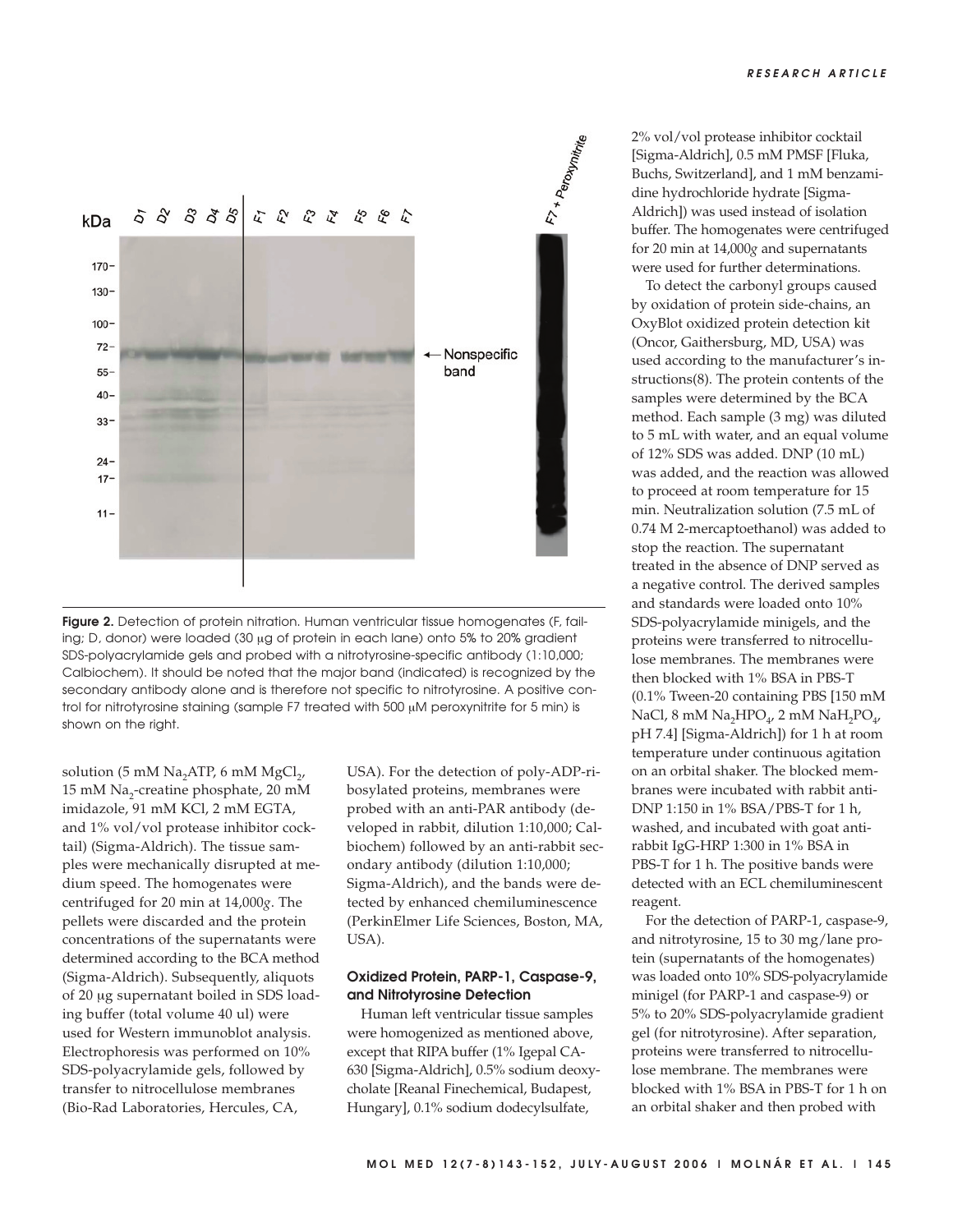



rabbit anti-PARP-1 antibody (Calbiochem) at a dilution of 1:10,000, rabbit anticaspase-9 antibody (Cell Signaling Technology, Beverly, MA, USA) at a dilution of 1:1,000, or rabbit anti-nitrotyrosine antibody (Calbiochem) at a dilution of 1:10,000 in 1% BSA in PBS-T for 1 h. The blots were then incubated with a

HRP-conjugated anti-rabbit secondary antibody (Sigma-Aldrich) or with a biotinylated secondary antibody (for nitrotyrosine staining, Vectastain ABC kit; Vector Laboratories), and the immunoreactive proteins were visualized using an ECL detection reagent (PerkinElmer Life Sciences) and X-ray

autoradiographic film (Agfa-Gevaert, Belgium).

For nitrotyrosine detection, one of the failing samples (F7) was treated with 10 to 500 μM peroxynitrite for 5 min at room temperature (5 mL of 10 mM peroxynitrite [Calbiochem] in 150 mM KCl, pH 11, was added to 95 mL of tissue homogenate) and was used as positive control for nitrotyrosine staining (see Figure 2).

## **Densitometric Analysis of the Bands**

X-ray films were scanned and evaluated with ImageJ v 1.32 software (www.nih.gov). The densities of the bands of interest (shown in the figures) were measured and corrected for the density of the actin band on the same membranes visualized by Ponceau (Sigma-Aldrich) staining (loading control). The corrected optical densities from the same or parallel membranes were calculated, and the differences between the donor and the failing samples were evaluated with Student *t* test. The data presented in the graphs are means  $\pm$  SEM.

## **RESULTS**

Overall, we set out to investigate some of the pathological events occurring during human heart failure that lead to apoptosis of the ventricular myocytes, and therefore, to progression of the disease. To determine the levels of oxidized proteins in the donor and failing heart samples, tissues were screened for carbonyl adducts (8). Compared with the donor heart samples, strong immunoreactivity for oxidized protein endproducts was readily detected in the failing hearts (Figure 1). As assessed by semiquantitative densitometry, the level of carbonyl adducts was increased approximately 3-fold (38.7 ± 12.1, *n* = 5, in the donor hearts and  $118.3 \pm 22.3$ ,  $n = 8$ , in the failing hearts;  $P = 0.02$ ).

The higher production of superoxide (probably resulting in the oxidation of myocardial proteins, as shown in Figure 1) and NO leads to the formation of peroxynitrite, which reacts with protein tyrosine residues to generate nitrotyrosine (9). Earlier, it was found that myocardial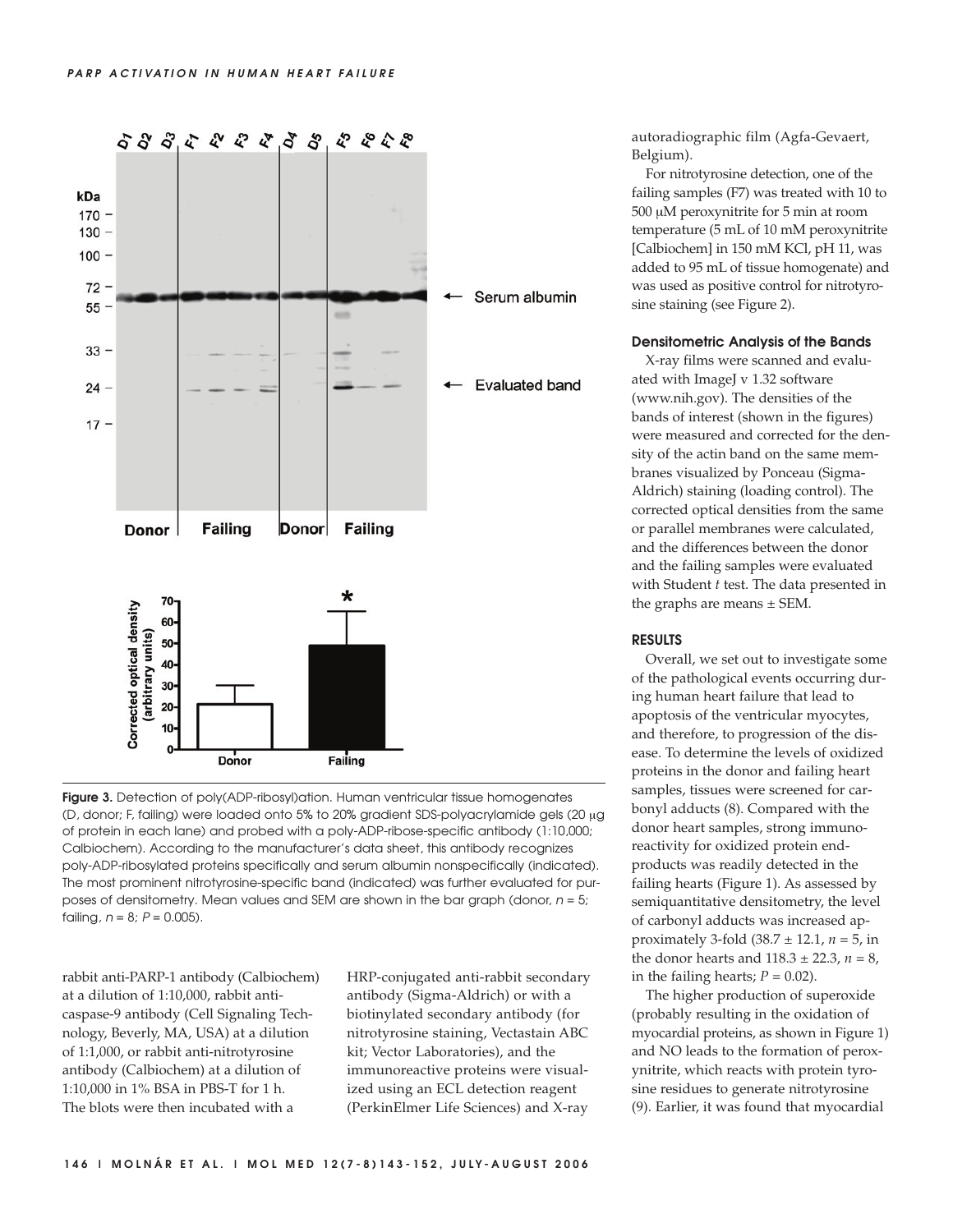

**Figure 4.** Immunohistochemical analysis of poly-ADP-ribosylation. Poly-ADP-ribosylated proteins (A) or AIF (B) were detected on frozen sections from donor (a and c) and failing (b and d) left ventricular tissue samples with antibodies against poly-ADP-ribose polymers (1:100; Calbiochem) or against AIF (1:100; Chemicon), using the ABC method and DAB as chromogen. Sections were counterstained with hematoxylin. Control sections from donor and failing hearts were simultaneously stained with omission of the primary antibody and no significant staining was observed (data not shown). Three samples were evaluated from both donor and failing hearts and representative pictures are shown. The indicated regions on the pictures recorded with low magnification (squares in pictures a, b, c, and d) are also shown in higher magnification, labeled by capital letters (A, B, C and D), respectively.

proteins (such as alfa-actinin) could be nitrated by peroxynitrite treatment, in vitro, with a consequent decrease in the contractile force (10). Via the same approach, failing and donor hearts were tested for nitrated proteins: no difference was found (Figure 2). It should be noted that in vitro peroxynitrite treatment resulted in a robust signal (Figure 2), indicating that the experimental system was sensitive to protein tyrosine nitration.

Additionally, no significant nitrotyrosine staining was found in donor or failing hearts (data not shown), confirming the absence of nitrotyrosine-producing (nitrosative) stress.

Oxidative stress is associated with the activation of PARP in many cells and tissues (11). To determine the level of PARP activation, donor and failing heart samples were screened for poly-ADP ribosylated proteins (Figure 3). As assessed by

semiquantitative densitometry, the level of poly-ADP ribosylated proteins was increased 2.3-fold in the failing hearts compared with the donor hearts  $(49.0 \pm 16.2)$ ,  $n = 8$ , in the donor hearts and  $21.4 \pm 8.8$ ,  $n = 5$ , in the failing hearts;  $P = 0.005$ ). Investigation of the subcellular pattern of poly-ADP ribosylated proteins demonstrated an obvious nuclear localization in the failing hearts (Figure 4). Relative to the donor hearts, the PAR-positive nuclei were 3.1-fold more abundant  $(20.8\% \pm 7.1\% \text{ in}$ the donor hearts and  $64.0\% \pm 2.2\%$  in the failing hearts). The nominal difference between the western immunoblot technique (a 2.3-fold elevation in poly-ADP ribosylated proteins) and the immunohistochemical data (a 3.1-fold increase in PARpositive nuclei) may suggest a higher sensitivity of the latter approach.

Activation of PARP-1 often results in AIF-mediated apoptosis. To test the initiation of the apoptotic program, the localization of AIF was also tested (Figure 4); no translocation (indicative of AIF activation) was found in donor or failing hearts.

An elevation in poly-ADP ribosylation may be due either to a higher expression of PARP-1 or to catalytic activation of the enzyme (12). PARP-1 expression was tested in the donor and in the failing heart samples with a PARP-1–specific antibody (Figure 5), and no significant difference was found (in the donor hearts  $13.1 \pm 6.7$ ,  $n = 5$ , and  $19.9 \pm 3.1$ ,  $n = 7$  in the failing hearts;  $P = 0.33$ ). Interestingly, a high level of degradation of PARP-1 was detected in both the failing and the donor hearts. This is in accordance with the finding that PARP-1 activation is often followed by the poly-ADP ribosylation of PARP-1 and by proteolytic degradation and inactivation (11). It is not clear what is the relevance of the variability in expression (for example, donor 1 and 2 compared with donor 3 and 4) or in degradation of PARP-1 (for example, samples 3, 4, and 5) in the donor samples (Figure 5). It is possible that variability in the donor sample pool or differences in the collection of the samples may contribute to the diversity in both the donor and the failing hearts.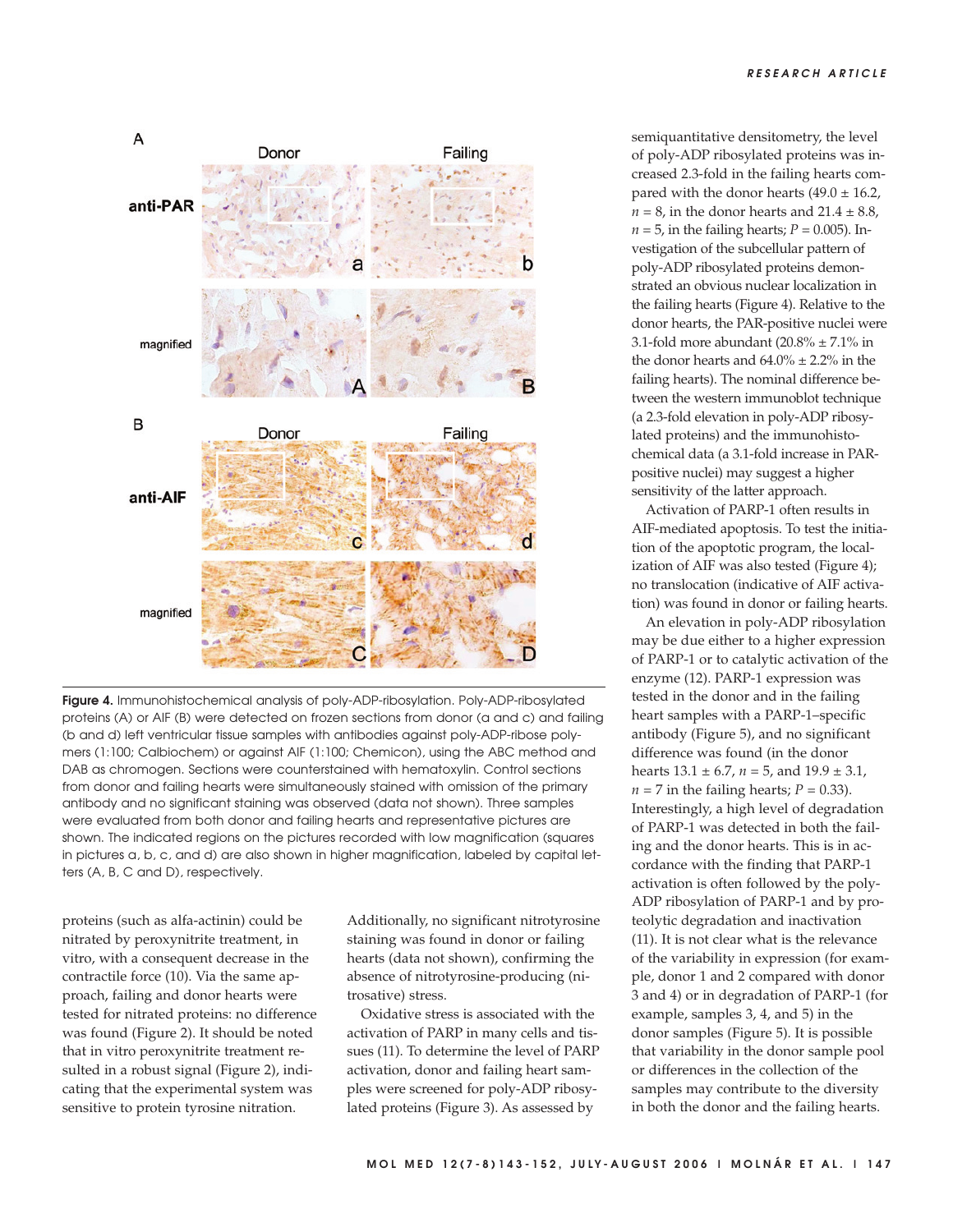

**Figure 5.** Detection of poly(ADP-ribose) polymerase (PARP-1) expression. Human ventricular tissue samples (F, failing; D, donor) were loaded (15 μg of protein in each lane) onto 10% SDS-polyacrylamide gels and transferred to nitrocellulose membranes. The membranes were probed with a PARP-1–specific antibody (1:10,000; Calbiochem) and also stained with Ponceau. In the densitometric analysis, the optical density of the band representing full-length PARP-1 (indicated) was corrected with the loading, and the mean values  $\pm$  SEM are shown in the bar graph (donor,  $n = 5$ ; failing,  $n = 7$ ;  $P = 0.33$ ).

Caspases are well-known proteases capable of PARP cleavage and the promotion of apoptosis (11,13). The activation of one of the upstream caspases (caspase-9) was analyzed in our samples. Procaspase-9 (not cleaved, inactive caspase-9) expression was approximately 3-fold lower in the donor hearts than in the failing hearts  $(3.7 \pm 0.6, n = 8, \text{ in the donor hearts and})$ 12.3  $\pm$  2.2, *n* = 5, in the failing hearts; *P* = 0.009), as determined by densitometry of caspase-9–specific bands using Western immunoblot (Figure 6).

## **DISCUSSION**

Experimental and clinical studies have demonstrated the increased production

of reactive oxygen species (ROS) (superoxide,  $H_2O_2$ , and hydroxyl radical) in the pathogenesis of acute and chronic heart failure. Plasma malondialdehyde-like activity, a marker of lipid peroxidation, is increased in patients with ischemic and nonischemic dilated cardiomyopathy; it correlates with the severity of the symptoms, and exhibits an inverse relationship with the ejection fraction and the exercise capacity (14). The pericardial concentration of 8-iso-PGF<sub>2</sub> (a marker for ROS production) correlates closely with the end-systolic and end-diastolic diameters of the left ventricle and with the functional severity of heart failure (15). Furthermore, there is a significant

positive correlation between myocardial ROS production and left ventricular contractile dysfunction in experimental models (16).

Myocardial ROS generation is triggered by repetitive episodes of ischemia and reperfusion, by inflammatory cytokines, by catecholamine auto-oxidation, and by prostaglandin biosynthesis (1). Impaired antioxidant defense mechanisms (superoxide dismutase, catalase, and glutathione peroxidase) or reduced concentrations of endogenous antioxidants (vitamin E, ascorbic acid, and cysteine) can contribute to an increased ROS production within the myocardium (17). Sources of ROS in the failing myocardium include xanthine oxidoreductases, cyclooxygenases, the mitochondrial electron transport chain (complex I), activated neutrophils, NOS, and the auto-oxidation of certain tissue metabolites and NAD(P)H oxidoreductases (1-6,17). The current results are consistent with these findings and demonstrate the presence of significant oxidative stress in failing human heart samples, whereas the control donor hearts displayed low levels of oxidative stress. The latter finding is consistent with the view that the collection of the hearts and the storage and the processing of the samples during our procedures do not trigger a significant degree of oxidant generation.

The cardiomyocytes, the endocardial endothelium, the coronary endothelium, and the cardiac nerves are sites of NO production by Ca<sup>2+</sup>-dependent NOS. NO serves a number of important physiological roles in the regulation of cardiac function, including coronary vasodilation, inhibition of platelet and neutrophil adhesion and activation, modulation of the cardiac contractile function, and inhibition of cardiac oxygen consumption (18). Although NO is essential in cardiac physiology (18), at higher levels, or in the presence of reactive oxygen species, NO can also exert cytotoxic effects. Many of the toxic actions of NO are not due to NO directly, but are mediated via the production of the highly reactive oxidant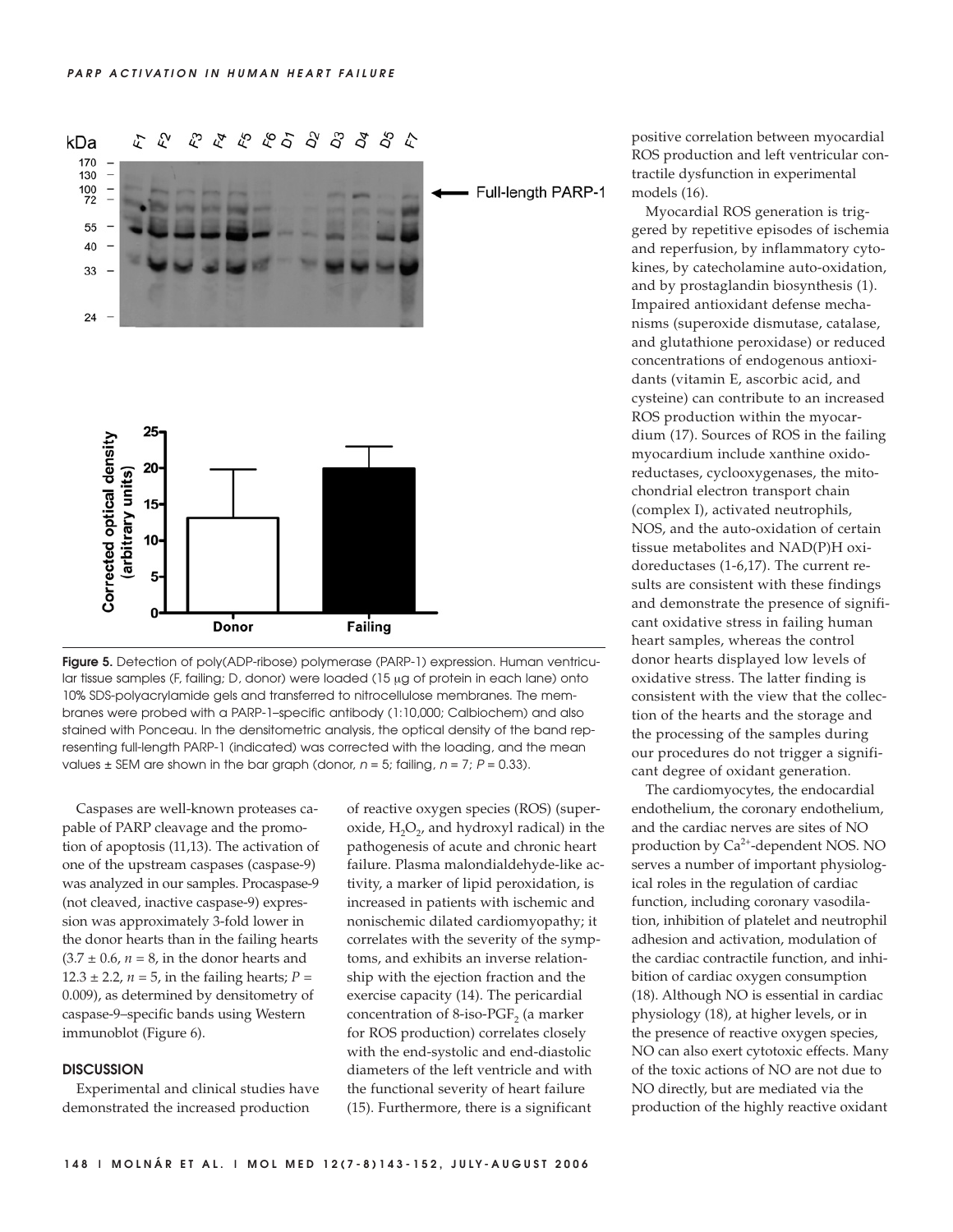



peroxynitrite, the reaction product of NO and superoxide (9,19).

Animal models of heart failure have furnished ample evidence of both the overproduction of NO and the generation of peroxynitrite (at least as evidenced by its footprint, nitrotyrosine). NO is overproduced in the failing myocardium as a consequence of the increased expression and activity of iNOS (20). There is a correlation between the chronic overexpression of iNOS and peroxynitrite generation and cardiac enlargement, conduction defects, sudden cardiac death, and less commonly, heart failure in mice (21). Myocardial iNOS is induced in rats with volume-overload heart failure, and increased iNOS activity leads to a loss of myocardial contractility and β-adrenergic hyporesponsiveness (22). Neuronal NOS-derived NO production has also been demonstrated in the failing human heart (23). Although peroxynitrite generation has been reported in various forms of acute and chronic heart failure in many animal models (24- 26) and in some human studies (27,28), we failed to detect differences in tyrosine nitration in the failing and donor hearts, even though the evidence of massive tyrosine nitration in the positive controls demonstrates that the assay used was adequate (Figure 2, data not shown for the immunohistochemistry). It is possible, however, that low, subthreshold levels of nitrotyrosine are present in our

samples, and it is also conceivable that peroxynitrite formation and tyrosine nitration follow a particular time course and our samples were taken from patients where tyrosine nitration was no longer present.

Three particular pathways initiated by ROS and reactive nitrogen species in the failing heart are related to the activation of PARP: activation of caspases, activation of MMPs, and DNA strand breaks (12). As far as PARP activation is concerned, it has been demonstrated in ischemia-, banding-, diabetes-, and cardiotoxic drug–induced heart failure in murine studies (4,7,29-31). There is multiple evidence of the activation of caspases, and this issue has been widely investigated and debated in light of the relevance or nonrelevance of apoptosis in the context of chronic heart failure (32-34). The activation of MMPs also been revealed in heart failure (35,36). It is important that both caspases and MMPs have the ability to induce the cleavage of PARP-1 in heart failure (32-36).

The present study has yielded evidence of PARP activation in myocardial samples from patients with heart failure. Thus, the current study adds a further example of a human disease in which PARP activation has been demonstrated. Previous work has demonstrated PARP activation, among others, in human diabetic microvessels (37). The current findings are also consistent with a recent report by Pillai, DiNapoli and colleagues of increased poly(ADP-ribosyl)ation in human failing hearts (31,32). However, in contrast with Pillai, DiNapoli and colleagues (31,32), we were unable to detect the upregulation of PARP-1 protein in the heart failure samples (Figure 4), which suggests that the increased poly(ADP-ribosyl)ation in our samples was most probably due to activation of the catalytic function of PARP. This can occur via two principal mechanisms: breaks in the DNA strands or increased intracellular calcium concentration (12,38). Both of these mechanisms have been demonstrated in failing hearts, and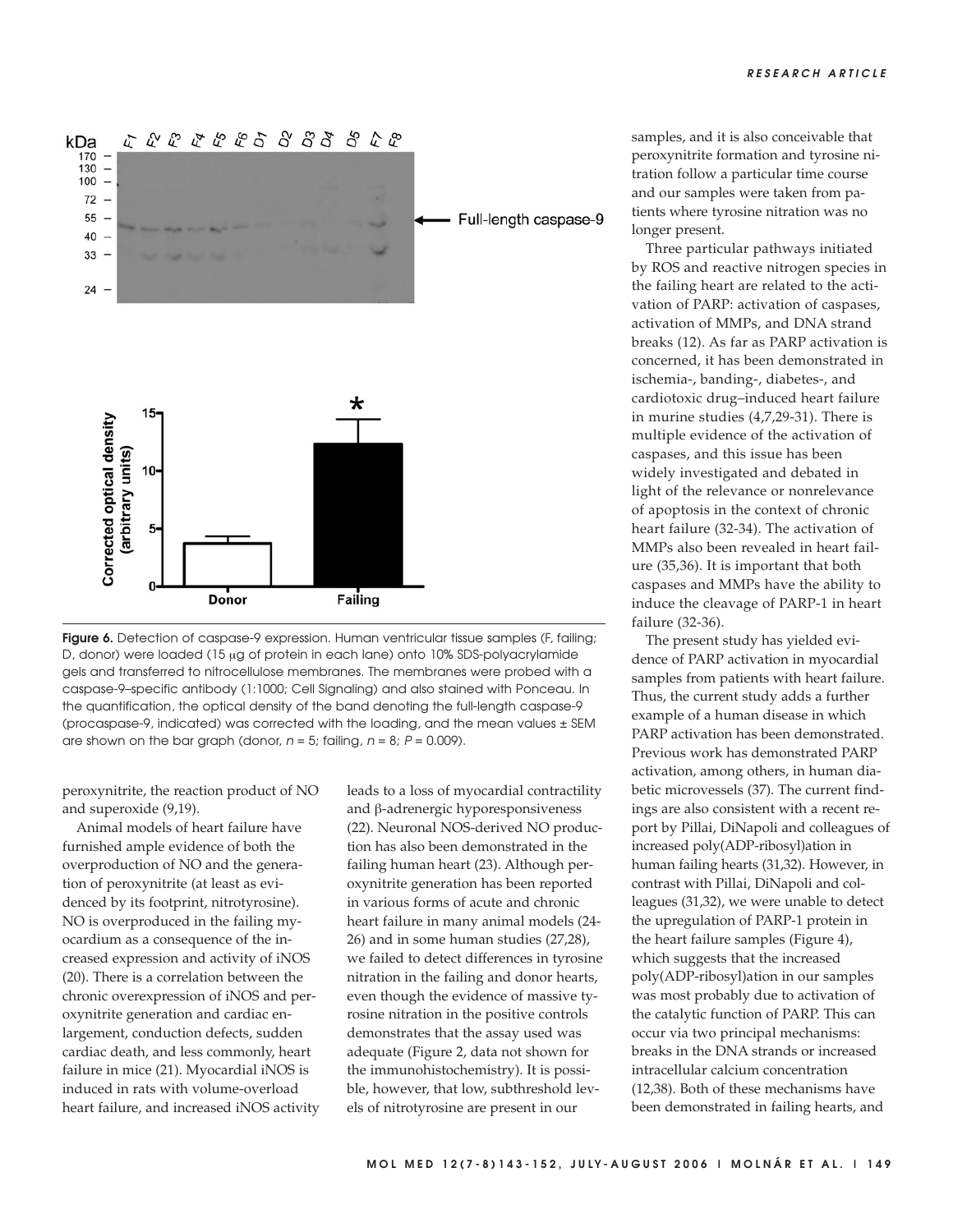|                          |         |        | Table 1. Summary of the pretransplant data and therapy for the patients |                |                    |           |                  |                  |                 |           |                                                                                                                                           |                                         |
|--------------------------|---------|--------|-------------------------------------------------------------------------|----------------|--------------------|-----------|------------------|------------------|-----------------|-----------|-------------------------------------------------------------------------------------------------------------------------------------------|-----------------------------------------|
| Case                     |         |        |                                                                         |                |                    |           |                  |                  | Dobutamine      |           |                                                                                                                                           | Cause of                                |
| $\dot{\mathcal{Q}}$      | Status  | NYHA   | Diagnosis                                                               | Age            | Sex                | Digoxin   | ACE <sub>I</sub> | <b>Diuretics</b> | Dopamine        | Syncumar  | Other                                                                                                                                     | death                                   |
| $\overline{a}$           | Failing | $\geq$ | CAD                                                                     | $\overline{Q}$ | щ                  |           |                  | $^{+}$           | $\ddot{}$       |           | pump inhibitor, vasodilatator, heparin,<br>antiarrhythmic drug (class III), proton<br>Salicylate, antidepressant,<br>lipid lowering       | $\overline{\phantom{a}}$                |
| $\sim$                   | Failing | $\geq$ | NOH                                                                     | $\frac{1}{2}$  | Σ                  |           | $\ddot{}$        |                  |                 | $\ddot{}$ | <b>B-blocker, H2-receptor blocker, lipid</b><br>lowering                                                                                  |                                         |
| က                        | Failing | $\geq$ | DCM                                                                     | 54             | Σ                  | $\ddot{}$ |                  |                  |                 |           | <b>B-blocker, H2-receptor blocker, NSAID</b>                                                                                              | $\overline{\phantom{a}}$                |
| $\overline{a}$           | Failing | $\geq$ | CAD                                                                     | $\frac{4}{3}$  | $\mathrel{\sqcup}$ |           |                  |                  |                 |           | Calcium channel antagonist, ß-blocker,<br>antidepressant                                                                                  | I                                       |
| 5                        | Failing | $\geq$ | DCM                                                                     | SO             | Σ                  |           | $^{\mathrm{+}}$  | $^{\mathrm{+}}$  |                 |           | $\beta$ -blocker, antiarrhythmic drug (class III),<br>antidepressant                                                                      | I                                       |
| ♦                        | Failing | $\geq$ | CAD                                                                     | $\frac{8}{3}$  | Щ                  |           | $\ddot{}$        | +                |                 | +         | ß-blocker, Ca/Mg supplements,<br>anti-anginal drug                                                                                        | I                                       |
| $\overline{\phantom{0}}$ | Failing | $\geq$ | <b>NOC</b>                                                              | ਰੀ             | Σ                  | $\,^+$    |                  | $^{\mathrm{+}}$  |                 |           |                                                                                                                                           | $\overline{\phantom{a}}$                |
| $\infty$                 | Failing | $\geq$ | <b>DCM</b>                                                              | $\frac{1}{2}$  | $\geq$             |           |                  |                  |                 |           |                                                                                                                                           |                                         |
| $\overline{a}$           | Donor   |        |                                                                         | $\frac{4}{5}$  | Σ                  |           |                  |                  | $\ddot{}$       |           |                                                                                                                                           | Ischemic<br>stroke                      |
|                          | Donor   |        |                                                                         | 99             | Σ                  |           |                  |                  | $^{\mathrm{+}}$ |           |                                                                                                                                           | Stroke                                  |
| လ က                      | Donor   |        |                                                                         | $\frac{8}{3}$  | ட்ட                |           |                  | $\,^+$           |                 |           |                                                                                                                                           | Trauma                                  |
| $\overline{\phantom{0}}$ | Donor   |        |                                                                         |                |                    |           |                  |                  |                 |           |                                                                                                                                           | Subarachnoid<br>hemorrhage<br>(stroke)  |
| 5                        | Donor   |        |                                                                         | SQ             | ட                  |           |                  |                  | $^+$            |           |                                                                                                                                           | Apoplexia<br>cerebri<br>$(\frac{1}{2})$ |
|                          |         |        | Heart Association; ACE-I, angiotensin convertase enzyme inhibitor.      |                |                    |           |                  |                  |                 |           | DCM indicates dilatative cardiomyopatrophic cardiomyopathy; CAD, coronary atery disease; NYHA, class of falling according to the New York |                                         |

in theory, both mechanisms could contribute to PARP activation.

The activation of caspases may potentially be triggered by two different mechanisms. In one of these, initiator caspases such as caspase-8 or -9 are activated in a multimeric complex (for example, caspase-8 in the death-inducing signaling complex and caspase-9 at the apoptosome). Alternatively, caspases are activated by catalytic processing of the zymogens at specific cleavage sites (13). Because of the central role of caspase-9 in the activation of PARP-1–degrading enzyme pathways (11), an effort was made to detect caspase-9 in our system; our data demonstrated that it is overexpressed (a higher expression of procaspase) and activated (a higher level of the proteolytically activated form). Activated caspases may trigger the cleavage of PARP (11), and may also act upon a variety of intracellular targets to promote apoptosis (13). The relationship between PARP activation and PARP cleavage, apoptosis vs. necrosis, is complex, but accumulating evidence suggests that PARP activation contributes to cell necrosis, while PARP cleavage (leading to a decreased PARP-1 activity) may serve as a protective mechanism (to prevent necrosis by cellular energy exhaustion) and thereby permit apoptosis (12). Interestingly, it was found that cardioplegic arrest induces apoptosis signaling pathways in myocardial endothelial cells and cardiac myocytes (39). In our case, however, we did not find significant translocation of AIF, suggesting that these apoptotic pathways were not activated in the donor or in failing hearts studied here.

Caspase-9 expression and the level of activated caspase-9 were higher in failing hearts than in donor hearts. The relevance of this finding is not clear. On the one hand, caspases can initiate the degradation of PARP-1, which degradation was indeed observed in the case of failing hearts. On the other hand, caspase activation can promote apoptosis, which is in contrast with the apparent lack of AIF translocation in both donor and fail-

#### **PARP ACTIVATION IN HUMAN HEART FAILURE**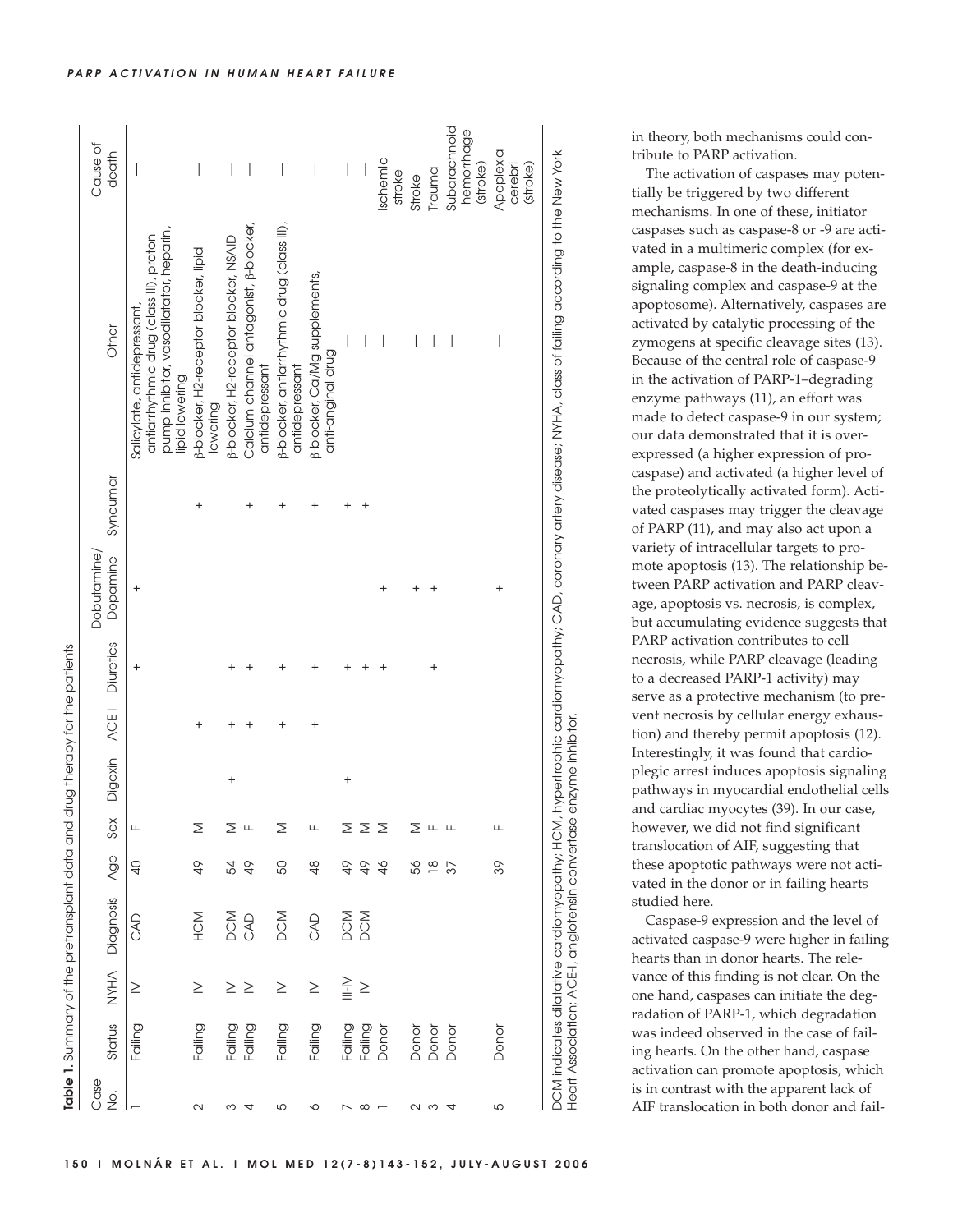ing hearts. It is therefore possible that caspase-9 overexpression and higher activation is a bystander effect of PARP-1 activation/degradation or apoptosis.

It is clear that further experiments (using biopsies obtained at different stages of heart failure) are required to clarify the relationship between apoptosis and PARP-1 activation. For example, such endocardial biopsies were taken and evaluated for apoptotic markers in the case of dilatative cardiomyopathy (40-44). Interestingly, controversial results were obtained, suggesting that the therapy of the patients or methodical difficulties (obtaining endocardial biopsies from the same locations) affect the results of the apoptotic tests. It should be also taken into account that a rather diverse set of human heart samples were analyzed. Therefore the etiology of the heart failure could have contributed to some of the differences seen (coronary heart disease, which is ischemic and would be expected to lead to enhanced oxidative stress, vs. a dilated cardiomyopathy, which could be from alcohol or a virus).

Our data suggest that PARP-1 activation did not result in the initiation of apoptosis in failing human hearts, according to the absence of AIF translocation. It is therefore possible that PARP-1 is activated by a limited number of DNA breaks as an important element of the DNA repair system. Additionally, it should be considered that our samples were from end-stage failing hearts, which may have successfully adapted to the higher level of oxidative stress and to the consequent PARP-1 activation. Altogether, it cannot be ruled out that acute PARP-1 activation results in apoptosis in the case of other pathologies (for example, in case of ischemia-reperfusion).

In animal studies, potent antioxidant compounds and potent PARP inhibitors exhibit significant efficacy in preventing myocardial dysfunction, reducing hypertrophy, and improving myocardial efficacy (38), suggesting that oxidative stress and PARP activation are related. It is certainly important to perform clinical studies to determine the potential causative

role of the oxidative/nitrosative stress/ PARP pathway in the pathogenesis of human heart failure. Overall, the current study has clearly provided evidence of oxidative stress and PARP activation in human failing heart samples, confirming earlier animal results in human tissue samples and supporting the design of future clinical trials.

### **ACKNOWLEDGMENTS**

This work was supported by grants from the Hungarian Research Fund (OTKA T/14 037520 to J.G.P., AT049488 to C.S., and F/15 048873 to A.T.), the OMFB-00917/2004 to A.V. and ETT 239/2003 to Z.P. and ComgenSE by the National Office of Research and Technology and the NIH R01 GM060915 to C.S. A.T., P.Z. and Z.B. are supported by the János Bolyai Research Fellowship.

#### **REFERENCES**

- 1. Sorescu D, Griendling KK (2002) Reactive oxygen species, mitochondria, and NAD(P)H oxidases in the development and progression of heart failure. *Congest. Heart Fail.* 8:132-40.
- 2. Ferrari R, Guardigli G, Mele D, Percoco GF, Ceconi C, Curello S (2004) Oxidative stress during myocardial ischaemia and heart failure. *Curr. Pharm. Des.* 10:1699-711.
- 3. Berry CE, Hare JM (2004) Xanthine oxidoreductase and cardiovascular disease: molecular mechanisms and pathophysiological implications. *J. Physiol.* 555:589-606.
- 4. Szabo C, Liaudet L, Hagl S, Szabo C (2004) Poly(ADP-ribose) polymerase activation in the reperfused myocardium. *Cardiovasc. Res.* 61:471-80.
- 5. Tyagi SC, Hayden MR (2003) Role of nitric oxide in matrix remodeling in diabetes and heart failure. *Heart Fail. Rev.* 8:23-8.
- 6. Li YY, Feldman AM (2001) Matrix metalloproteinases in the progression of heart failure: potential therapeutic implications. *Drugs* 61:1239-52.
- 7. Xiao CY, Chen M, Zsengeller Z, Li H, Kiss L, Kollai M, Szabo C (2005) Poly(ADP-ribose) polymerase promotes cardiac remodeling, contractile failure, and translocation of apoptosis-inducing factor in a murine experimental model of aortic banding and heart failure. *J. Pharmacol. Exp. Ther.* 312:891-8.
- 8. Szabo C, O'Connor M, Salzman AL (1997) Endogenously produced peroxynitrite induces the oxidation of mitochondrial and nuclear proteins in immunostimulated macrophages. *FEBS Lett.* 409:147-50.
- 9. Pacher P, Obrosova IG, Mabley JG, Szabo C (2005) Role of nitrosative stress and peroxynitrite in the pathogenesis of diabetic complications:

emerging new therapeutical strategies. *Curr. Med. Chem.* 12:267-75.

- 10. Borbely A et al. (2005) Peroxynitrite-induced alpha-actinin nitration and contractile alterations in isolated human myocardial cells. *Cardiovasc. Res.* 67:225-33.
- 11. Soldani C, Scovassi AI (2002) Poly(ADP-ribose) polymerase-1 cleavage during apoptosis: an update. *Apoptosis* 7:321-8.
- 12. Virag L, Szabo C (2002) The therapeutic potential of poly(ADP-ribose) polymerase inhibitors. *Pharmacol. Rev.* 54:375-429.
- 13. Hengartner MO (2000) The biochemistry of apoptosis. *Nature* 407:770-6.
- 14. Nakamura K et al. (2002) Carvedilol decreases elevated oxidative stress in human failing myocardium. *Circulation* 105:2867-71.
- 15. Mallat Z, Philip I, Lebret M, Chatel D, Maclouf J, Tedgui A (1998) Elevated levels of 8-isoprostaglandin F2alpha in pericardial fluid of patients with heart failure: a potential role for in vivo oxidant stress in ventricular dilatation and progression to heart failure. *Circulation* 97:1536-9.
- 16. Ide T et al. (2000) Direct evidence for increased hydroxyl radicals originating from superoxide in the failing myocardium. *Circ. Res.* 86:152-7.
- 17. Giordano FJ (2005) Oxygen, oxidative stress, hypoxia, and heart failure. *J. Clin. Invest.* 115:500-8.
- 18. Massion PB, Feron O, Dessy C, Balligand JL (2003) Nitric oxide and cardiac function: ten years after, and continuing. *Circ. Res.* 93:388-98.
- 19. Szabo C (2003) Multiple pathways of peroxynitrite cytotoxicity. *Toxicol. Lett.* 140-141:105-12.
- 20. Fukuchi M, Hussain SN, Giaid A (1998) Heterogeneous expression and activity of endothelial and inducible nitric oxide synthases in end-stage human heart failure: their relation to lesion site and beta-adrenergic receptor therapy. *Circulation* 98:132-9.
- 21. Mungrue IN et al. (2002) Cardiomyocyte overexpression of iNOS in mice results in peroxynitrite generation, heart block, and sudden death. *J. Clin. Invest.* 109:735-43.
- 22. Gealekman O, Abassi Z, Rubinstein I, Winaver J, Binah O (2002) Role of myocardial inducible nitric oxide synthase in contractile dysfunction and beta-adrenergic hyporesponsiveness in rats with experimental volume-overload heart failure. *Circulation* 105:236-43.
- 23. Damy T et al. (2004) Increased neuronal nitric oxide synthase-derived NO production in the failing human heart. *Lancet* 363:1365-7.
- 24. Ferdinandy P, Danial H, Ambrus I, Rothery RA, Schulz R (2000) Peroxynitrite is a major contributor to cytokine-induced myocardial contractile failure. *Circ. Res.* 87:241-7.
- 25. Szabo C et al. (2002) Part I: pathogenetic role of peroxynitrite in the development of diabetes and diabetic vascular complications: studies with FP15, a novel potent peroxynitrite decomposition catalyst. *Mol. Med.* 8:571-80.
- 26. Pacher P et al. (2003) Potent metalloporphyrin